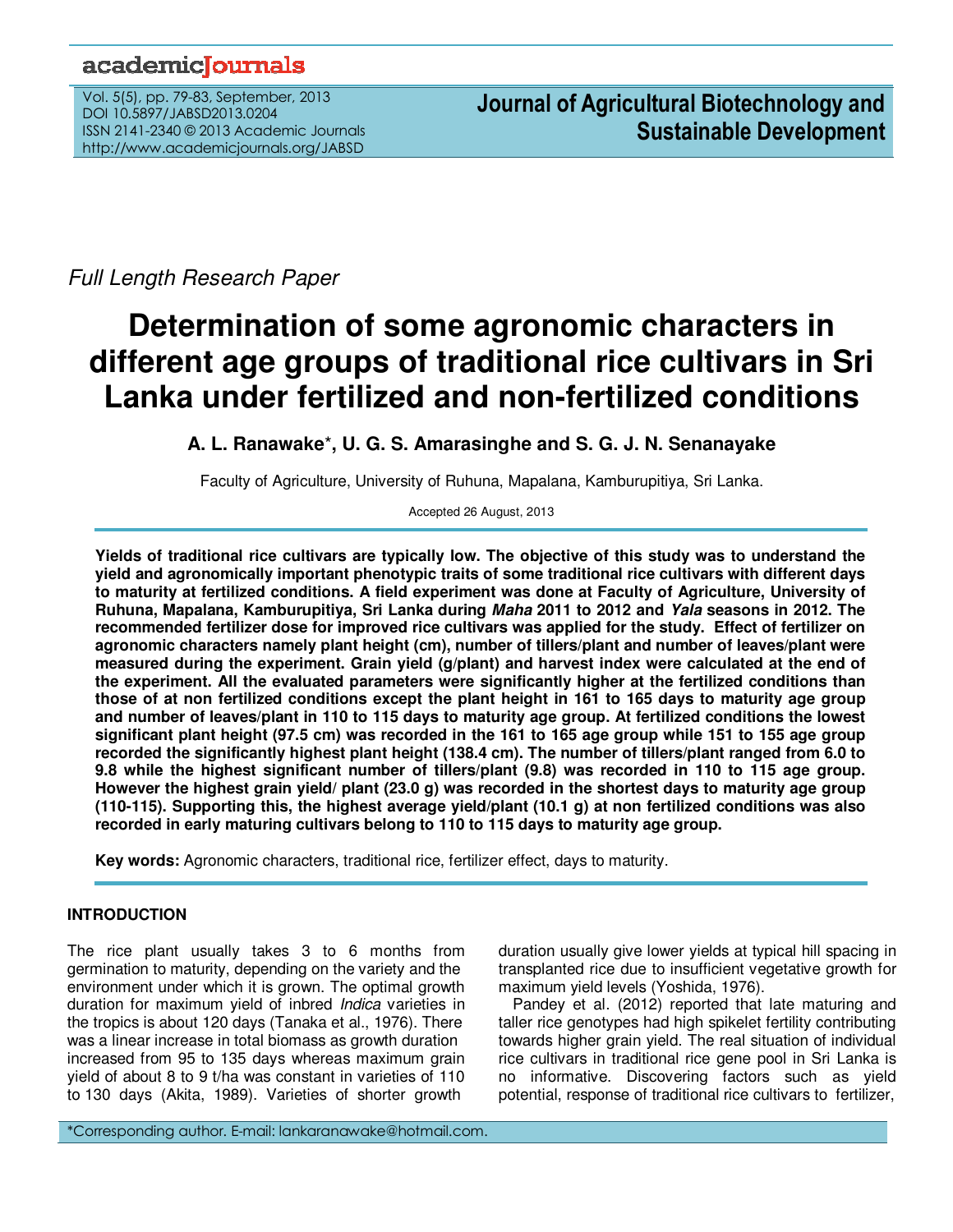behavior of yield potential of the rice cultivars at fertilized condition must be depleted in systematic way in the process of utilization of none utilized or under-utilized rice cultivars for the improvement of rice cultivars by interrogation of favorable trait from traditional cultivars in to the modern rice cultivars.

Traditional rice cultivars in Sri Lanka were evaluated for some abiotic stress tolerance in systematic way (Ranawake et al., 2010, 2011; Rodrigo et al., 2012; Weragodavidana et al., 2012). The selected abiotic stress tolerance rice cultivars have a potential of direct introduction in to farmer fields (Djilianov et al., 2005; Xiang et al., 2007) or utilization of them in the breeding programs (Djilianov et al., 2005; Xiang et al., 2007; Ashfaq et al., 2012) of development of abiotic stress tolerance rice cultivars. In such a process, poor yield potential of traditional rice cultivars is a great problem to be overcome (Jennings, 1964; Saito et al., 2006; Amarasinghe et al., 2013). Some of the Sri Lankan traditional rice cultivars have also been evaluated in different fertilizer levels in Sri Lanka (Amarasinghe et al., 2012; Dharmasena 2012). Taking in to consideration of crop nutrition, nitrogen plays an important role in crop life. It is one of the most important nutrients needed in large quantities for the plant growth and development (Arif et al., 2010). The best level of fertilizer applications for the maximum benefit is among the most important strategies in rice crop management (Arif et al., 2010).

Plant height, number of tillers per plant, panicle length, flag leaf area, primary branches per panicle, days to heading, and days to maturity are more effective as compared to other traits in boosting yield performance of rice (Ashfaq et al., 2012; Osman et al., 2012). Among these characters plant height and days to maturity showed the highest variations among the genotypes in rice (Ashfaq et al., 2012). The degree of correlation among the characters is an important factor especially in economic and complex characters such as yield (Akinwale et al., 2011; Khan et al., 2009). Akinwale et al. (2011); and Panday et al. (2012) observed a positive and non significant correlation in between grain yield and days to maturity. Harvest index and days to maturity have also exhibited very high positive direct effect on grain yield (Panday et al., 2012).

In the present study rice cultivars with different days to maturity were analyzed to understand the fertilizer response of them at the field conditions. In the same time some of the agronomic characters were evaluated to see the contribution of them to yield increment under fertilized conditions.

#### **METHODOLOGY**

Fifty traditional rice cultivars (Table 1) were geminated and planted in nursery beds. Ten day old seedlings were transplanted in the field at Faculty of Agriculture, University of Ruhuna in rows with 15 × 20 cm spacing. Experiment was conducted as a randomized complete block design with four replicates. Each replicate consisted 3 rows of 20 rice plants. The recommended fertilizer dosage for modern rice cultivars (Basal Dressing: Urea 50 Kg/ha, TSP 62.5 Kg/ha, MOP 50 Kg/ha and Top Dressing**:** Urea 37.5 Kg/ha – 2 Weeks after planting and 8 Weeks after planting) was applied in recommended intervals. Control experiment was carried out without any fertilizer applications.

Plant height (cm) of individual rice cultivars was measured at reproductive stage in the middle row plants of the three-row-grown rice cultivars. Here, plant height was considered as the length in cm from the plant base to the tip of the highest leaf (or panicle, whichever was longer) (Ashfaq et al., 2012). Number of tillers/plant was counted at the age of 12 weeks of rice cultivars. Number of leaves/plant was counted at the vegetative stage before flowering, after second top dressing was applied in to the field. Grain yield (g/plant) was measured in individual rice cultivar after harvesting and removing unfilled grains. Harvest index was calculated according to Li et al. (2012) as follows:

#### Grain yield (g)/plant

#### Total biomass (g)/plant

Fifty traditional rice cultivars were categorized into seven age groups according to days to maturity; 110 to 115, 116 to 120, 121 to 125, 126 to 130, 131 to 135,151 to 155, 161 to 165. Days to maturity was decided according to the characterization catalogue on rice germplasm (Plant Genetic Resource Center, 1999).Data were statistically analyzed by ANOVA and mean separation were adjusted by DMRT using SAS statistical software (SAS Institute Inc., 2000)

#### **RESULTS AND DISCUSSION**

Harvest index  $\alpha =$ 

Harvest Index, yield/plant, and number of tillers/plant in traditional rice cultivars were significantly increased by inorganic fertilizers in all the age groups (Table 2). Plant height was significantly reduced by recommended fertilizers only in the longest age group. Only in the shortest age group number of leaves was significantly reduced by the recommended fertilizers. The days to maturity of the selected traditional rice cultivars spanned from 110 to 165. Plant height, number of tillers/plant, number of leaves/plant, average yield/plant and harvest index ranged from 97.5 to 138.4 cm, 6.0 to 9.8, 11.3 to 15.5, 5.0 to 23.0 g, 0.11 to 0.33 respectively, at fertilized conditions (Table 2) while at non fertilized conditions those parameters ranged from 106.5 to 133.3 cm, 3.9 to 5.3, 7.1 to 13.7, 2.1 to 10.1 g, 0.09 to 0.32. The significant lowest average plant height (97.5 cm) was recorded in the 161 to 165 days to maturity age group and the highest significant average plant height (138.4 cm) was recorded in the 151 to 155 days to maturity age group at the fertilized conditions. At non-fertilized conditions, the lowest significant average plant height (106.5 cm) was recorded in the 110 to 115 days to maturity age group and the highest significant average plant height (133.3 cm) was recorded in the 151 to 155 days to maturity age group.

According to Panday et al. (2012) late maturing and taller rice genotypes had higher spikelet fertility contributing towards the higher grain yield. Yoshida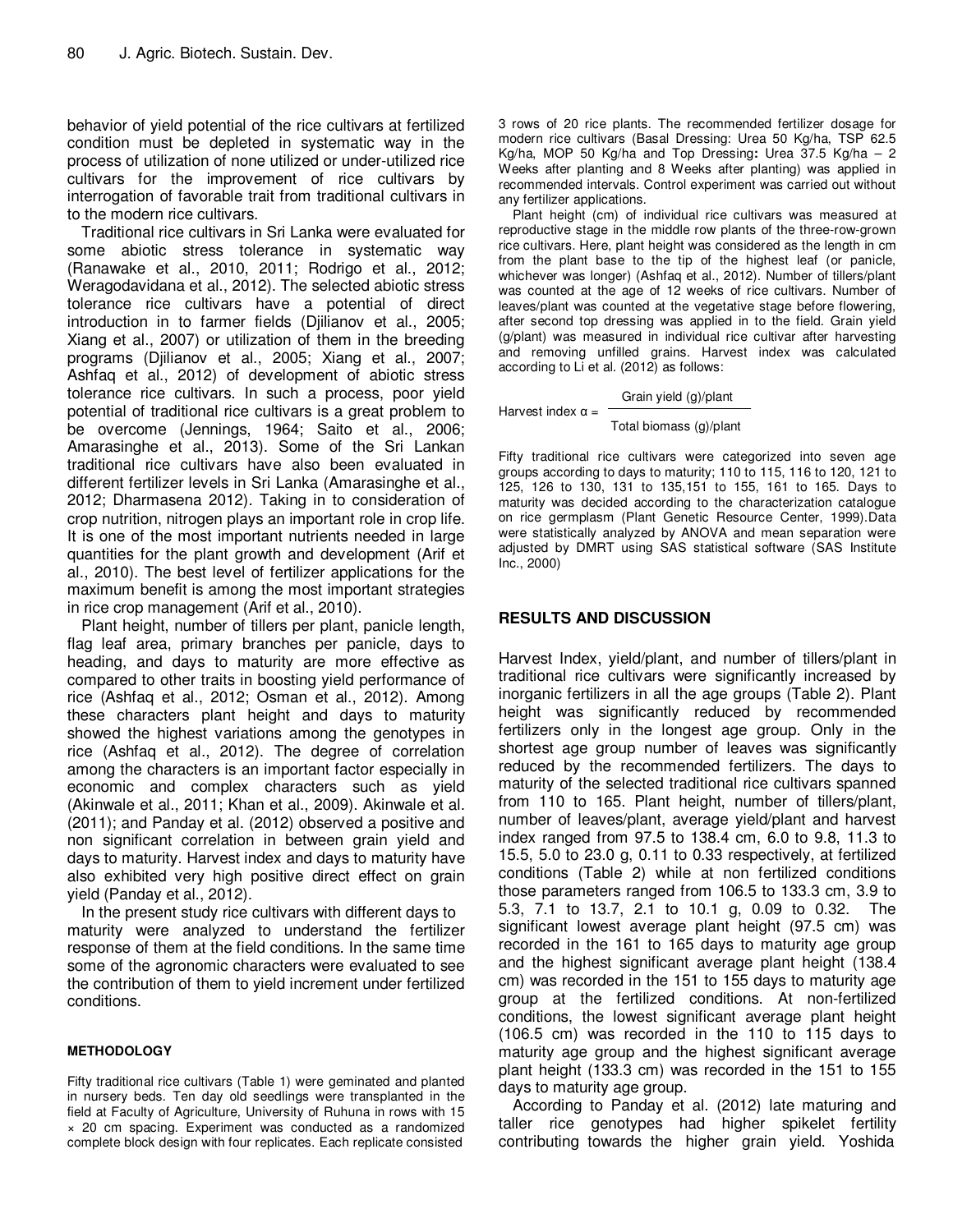| <b>PGRC Acc No</b> | <b>Name</b>       | Days to maturity | <b>PGRC Acc No</b> | <b>Name</b>  | Days to maturity |  |
|--------------------|-------------------|------------------|--------------------|--------------|------------------|--|
| 3423               | Giress            | 122              | 3658               | Ingrisi wee  | 124              |  |
| 3427               | Naudu wee         | 127              | 3659               | Kotathavalu  | 119              |  |
| 3434               | Kokuvellai        | 125              | 3660               | Suduru       | 119              |  |
| 3435               | Matara wee        | 124              | 3661               | Polayal      | 124              |  |
| 3438               | Murunga wee       | 117              | 3664               | Tissa wee    | 124              |  |
| 3440               | Kaharamana        | 127              | 3665               | Sudu Karayal | 124              |  |
| 3445               | Yakada wee        | 119              | 3666               | Podisayam    | 125              |  |
| 3447               | Karabewa          | 123              | 3668               | Ranruwan     | 113              |  |
| 3451               | Halabewa          | 123              | 3669               | Rajes        | 119              |  |
| 3463               | Karayal           | 115              | 3670               | Madoluwa     | 127              |  |
| 3469               | Sudu wee          | 121              | 3671               | Suduru Samba | 125              |  |
| 3477               | Sudu Goda wee     | 110              | 3673               | Kaluhandiran | 126              |  |
| 3479               | Kiri Naran        | 134              | 3674               | Kirikara     | 119              |  |
| 3480               | Karayal           | 122              | 3675               | Kotathavalu  | 118              |  |
| 3482               | Akuramboda        | 128              | 3676               | Dena wee     | 117              |  |
| 3486               | Puwakmalata Samba | 163              | 3677               | Herath Banda | 117              |  |
| 3487               | Palasithari 601   | 123              | 3678               | Hondarawala  | 125              |  |
| 3489               | Murungakayan 3    | 125              | 3679               | Kottakaram   | 126              |  |
| 3490               | Murungakayan 101  | 128              | 3681               | Dandumara    | 127              |  |
| 3496               | Bala Ma wee       | 122              | 3686               | Karayal      | 124              |  |
| 3638               | Lumbini           | 118              | 3687               | Dewaredderi  | 125              |  |
| 3639               | Polayal           | 111              | 3688               | Handiran     | 118              |  |
| 3641               | Heendik wee       | 128              | 3691               | Gunaratna    | 155              |  |
| 3642               | Kahata Samba      | 118              | 3659               | Kotathavalu  | 119              |  |
| 3653               | Kalu Karayal      | 125              | 3660               | Suduru       | 119              |  |
| 3654               | Pokuru Samba      | 125              | 3661               | Polayal      | 124              |  |
| 3655               | Rata wee          | 118              | 3664               | Tissa wee    | 124              |  |

Table 1. PGRC accession numbers and names of fifty traditional rice cultivars.

**Table 2.** Agronomic characters of traditional rice cultivars at non-fertilized conditions and at fertilized conditions.

| Days to<br>maturity | Plant height (cm) |             | <b>Number of tillers</b> |                  | <b>Number of leaves</b> |                   | Yield (g) /plant) |                    | <b>Harvest Index</b> |                   |
|---------------------|-------------------|-------------|--------------------------|------------------|-------------------------|-------------------|-------------------|--------------------|----------------------|-------------------|
|                     | No F.             | <b>RD</b>   | No F.                    | <b>RD</b>        | No F.                   | <b>RD</b>         | No F.             | <b>RD</b>          | No F.                | <b>RD</b>         |
| 110-115             | $106.5^{b}$       | $123.1^a$   | 5.0 <sup>b</sup>         | 9.8 <sup>a</sup> | 12.6 <sup>a</sup>       | $11.3^{b}$        | $10.1^{b}$        | 23.0c <sup>a</sup> | $0.24^{b}$           | 0.3 <sup>a</sup>  |
| 116-120             | $115.3^{b}$       | $122.4^a$   | 4.9 <sup>b</sup>         | 6.0 <sup>a</sup> | $13.2^a$                | $13.2^a$          | $7.1^b$           | $12.5^a$           | $0.27^{b}$           | 0.33 <sup>a</sup> |
| 121-125             | $121.4^{b}$       | $128.0^a$   | 5.3 <sup>b</sup>         | 6.8 <sup>a</sup> | $11.4^{b}$              | 13.0 <sup>a</sup> | 9.6 <sup>b</sup>  | $14.1^a$           | $0.28^{b}$           | 0.33 <sup>a</sup> |
| 126-130             | $114.0^{b}$       | $118.7^a$   | 4.6 <sup>b</sup>         | 6.3 <sup>a</sup> | $10.8^{b}$              | 12.6 <sup>a</sup> | $9.7^{b}$         | $13.7^{\circ}$     | $0.32^{b}$           | $0.35^{a}$        |
| 131-135             | $126.3^{a}$       | $125.9^{a}$ | $4.5^b$                  | 7.2 <sup>a</sup> | $10.8^{b}$              | $15.5^{\circ}$    | $7.4^{b}$         | $13.4^a$           | $0.28^{b}$           | $0.32^{a}$        |
| 151-155             | $133.3^{b}$       | $138.4^a$   | $5.3^b$                  | 6.3 <sup>a</sup> | $13.7^{\circ}$          | $13.8^a$          | $9.1^{b}$         | $11.3^a$           | $0.29^{b}$           | 0.3 <sup>a</sup>  |
| 161-165             | $119.0^a$         | $97.5^{b}$  | 3.9 <sup>b</sup>         | 7.7 <sup>a</sup> | $7.1^{b}$               | 11.8 <sup>a</sup> | $2.1^{b}$         | 5.0 <sup>a</sup>   | $0.09^{b}$           | 0.11 <sup>a</sup> |

Means with the same letter are not differ significantly; No F= No fertilizer; RD = Recommended fertilizer.

(1976) has revealed that varieties of shorter growth duration usually give lower yields at typical hill spacing in transplanted rice due to insufficient vegetative growth for maximum yield levels. However the earliest maturity group has responded in different way in the present study; the highest yield has been reported in the earliest maturing group (Table 2). Peng et al. (1994) has reported that rice cultivars those take 110 to 120 days to maturity were considered as medium growth duration varieties those can produce higher total yield. Finding of Peng et al. (1994) is aligned with the findings of the present study (Table 2).

Moreover, the lowest harvest index was recorded in the longest age group (Table 2) at fertilized (0.11) and at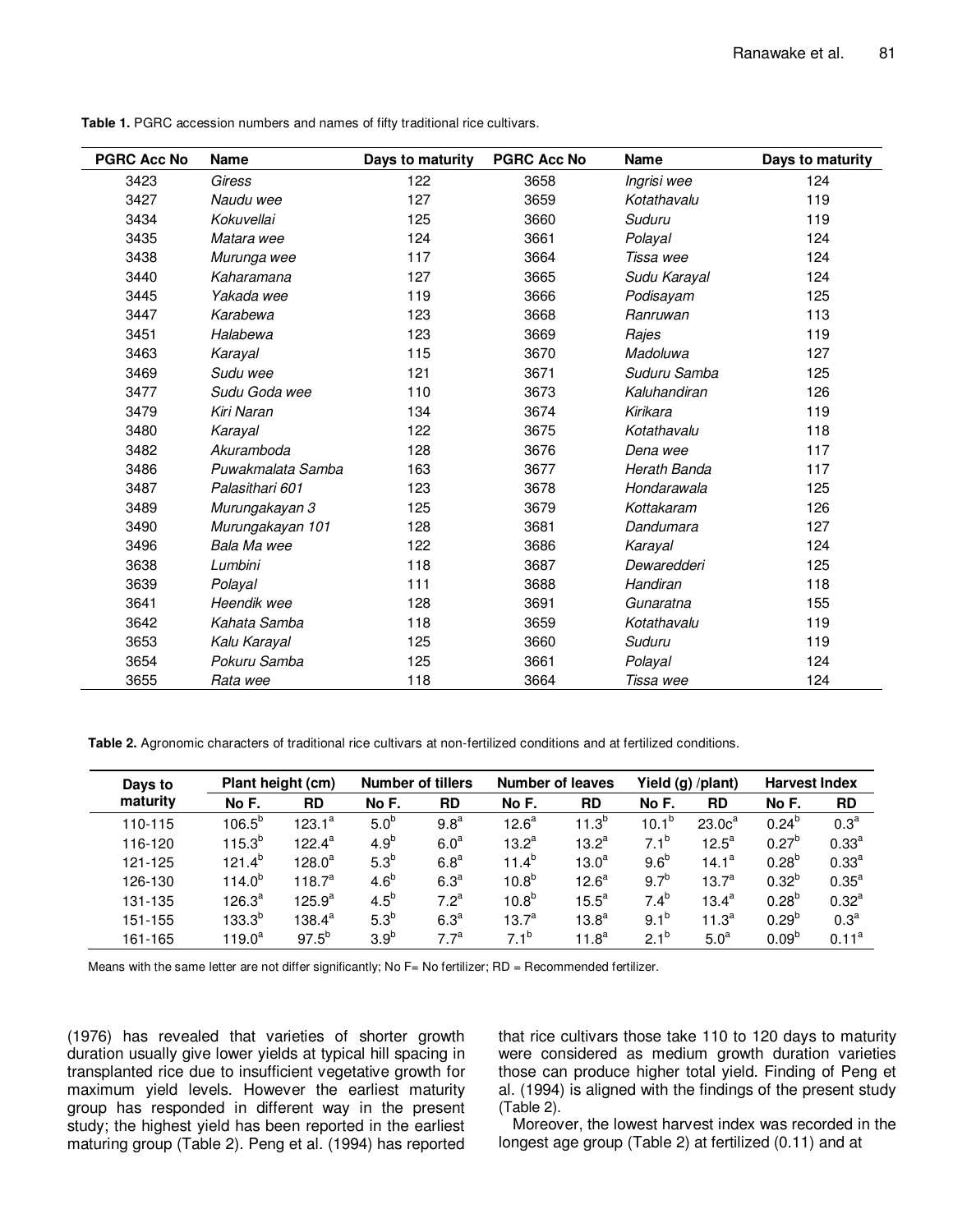non fertilized (0.09 ) conditions providing evidence on the effect of other factors rather than days to maturity on the yield determination of the studied rice cultivars. Under fertilized conditions the average number of tillers/plant ranged from 6.0 to 9.8 in the analyzed traditional rice cultivars. The highest average number of leaves/plant (15.5) was recorded in the 131-135 age group (Table 2). The highest grain yield/ plant (23.0 g) was recorded in the 110-115 age group, which included the cultivars with shortest days to maturity while the lowest grain yield/plant (5.0 g) was recorded in the 161-165 age group, which consisted of the cultivars with comparatively longer days to maturity. Further, the highest number of tillers/plant (9.8) was also recorded in the early maturing age group (110-115 days to maturity) while the lowest average number of tillers/plant (6.0) was recorded in 116-120 days to maturity age group (Table 2).

Harvest indices (HI) ranged from 0.11 to 0.35 in the cultivars used for the present study. This value in modern rice cultivars is more than 0.4 (Li et al., 2012) while it is varied from 0.4 to 0.6 in modern rice cultivars in Sri Lanka (De Costa et al., 2003; Wickramasinghe, 2011). The highest value of HI (0.35) in the present study was found in the 126-130 days to maturity age group. Panday et al. (2012) concluded that the harvest index, days to maturity and the effective tillers/plant as the major contributors for rice yield. So the rice cultivars with higher magnitude of these traits could be favorable for better yield in farmer field.

Under non fertilized conditions the average number of tillers/plant ranged from 3.9 to 5.3. The highest number of tillers/plant (5.3) was recorded in age groups; 121 to 125 and 151 to 155 while the lowest number of tillers/plant (3.9) was recorded in late maturing age group; 161 to 165 (Table 2). The highest number of leaves/plant (13.7) was recorded in the same 151 to 155 days to maturity age group which recorded the highest number of tillers/plant (Table 2). The highest grain yield/ plant (10.1 g) was recorded in the 110 to 115 early maturing age group, while the lowest grain yield/plant (2.1g) was recorded in the longest age group; 161 to 165. Harvest index (HI) ranged from 0.09 to 0.32 in the cultivars at non fertilized conditions. The HI values of the age groups with days to maturity 126 to 130 (0.35) was closer to the lower limit of the reference HI values of Sri Lankan modern rice cultivars (0.4 to 0.6) according to De Costa et al. (2003) and Wickramasinghe (2011). However the HI of age groups of 110 to 115 (0.3), 116 to 120 (0.33), 121 to 125 (0.33), 131 to 135 (0.32), 151 to 155 (0.3) and 161 to 165 (0.11) recorded the lower values than that of in modern rice cultivars in Sri Lanka.

#### **Conclusion**

All the evaluated parameters were significantly differed with the fertilized conditions than those of at non fertilized conditions except the plant height in 161 to 165 days to

maturity age group and number of leaves in 116 to 120 days to maturity age group. The highest significant grain yield/plant can be obtained by planting cultivars in 110 to 115 days to maturity age group at fertilized conditions and at non-fertilized conditions as well. However for the highest harvest index, cultivars in relatively short days to maturity age group (126 to 130) are more suitable.

#### **ACKNOWLEDGMENT**

Authors would like to acknowledge, University of Ruhuna for financial support under research grant Transforming University of Ruhuna in to International standards (TURIS) and PGRC, Gannoruwa, Sri Lanka for providing planting materials of conserved traditional rice cultivars.

#### **REFERENCES**

- Akinwale MG, Gregorio G, Nwilene F, Akinyele BO, Ogunbayo SA, Odiyi AC (2011). Heritability and correlation coefficient analysis for yield and its components in rice (Oryza sativa L.). Afr. J. Plant Sci. 5(3):207-212.
- Akita S (1989). Improving yield potential in tropical rice. In:Progress in irrigated rice research. Proceeding of International Rice Research Conference, pp. 21-25, Hangzhou, China.
- Amarasinghe UGS, Ranawake AL, Senanayake SGJN (2012). Fertilizer response of some Sri Lankan traditional rice cultivars, Proc. Jaffna University International Research Conference, P. 5.
- Amarasingha UGS, Ranawake AL, Senanayake SGJN (2013). Effect of fertilizer on Agronomic characters and yield in forty traditional rice cultivars in Sri Lanka, Proceeding 9<sup>th</sup> Ruhuna Science symposium. P. 30.
- Arif M, Amin I, Jan MT, Muniri, Nawab K, Ullahkhan N, Marwat KB (2010). Effect of plant population and nitrogen levela and methods of application on ear characters and yield of maize. Pak. J. Bot. 42(3):1959-1967.
- Ashfaq M, Khan AS, Khan SHU, Ahmad R (2012). Association of various morphological traits with yield and genetic divergence in rice (Oryza Sativa L.). Int. J. Agric. Biol. (14):55–62.
- De costa WAJM, Weerakoon WMW, Herath HMLK, Abeywardena RMI (2003). Response of Growth and Yield of Rice (Oryza sativa) to elevated atmospheric carbon dioxide in subhumid zone of Sri Lanka. J. Agron. Crop Sci. (189):83-95.
- Djilianov D, Georgieva T, Moyankova D, Atanassov A, Shinozaki K, Smeeken SCM, Verma DPS, Murata N (2005). Improved abiotic stress tolerance in plants by accumulation of osmoprotectants – gene transfer approach. Biotechnol. Biotechnol. Equipment (19):63-71.
- Jennings PR (1964). Plant Type as a Rice Breeding Objective. Crop Sci. (4):13-15.
- Li X, Yan W, Agrama H, Jia L, Jackson A (2012). Unraveling the Complex Trait of Harvest Index with Association Mapping in Rice<br>(*Oryza sativa* L.). PLoS ONE 7(1):e29350. (Oryza sativa L.). PLoS ONE 7(1):e29350. doi:10.1371/journal.pone.0029350.
- Osman KA, Mustafa AM, Ali F, Yonglain Z, Fazhan Q (2012). Genetic variability for yield and related attributes of upland rice genotypes in semi arid zone (Sudan). Afr. J. Agric. Res. 7(33):4613-4619.
- Pandey VR, Singh PK, Verma OP, Pandey P (2012). Inter-relationship and path coefficient estimation in rice under salt stress environment. Int. J. Agric. Res. 7(4):169-184.
- Peng S, Khush GS, Cassman KG (1994). Evolution of new plant ideotype for increased yield potential. In: Breaking the yield barrierproceedings of a workshop on rice yield potential in favorable environments (Ed KG Cassman), pp. 5-20.
- Plant Genetic Resources Centre (1999). Characterization catalogue on Rice (Oryza sativa) germplasm. PGRC, Gannoruwa.